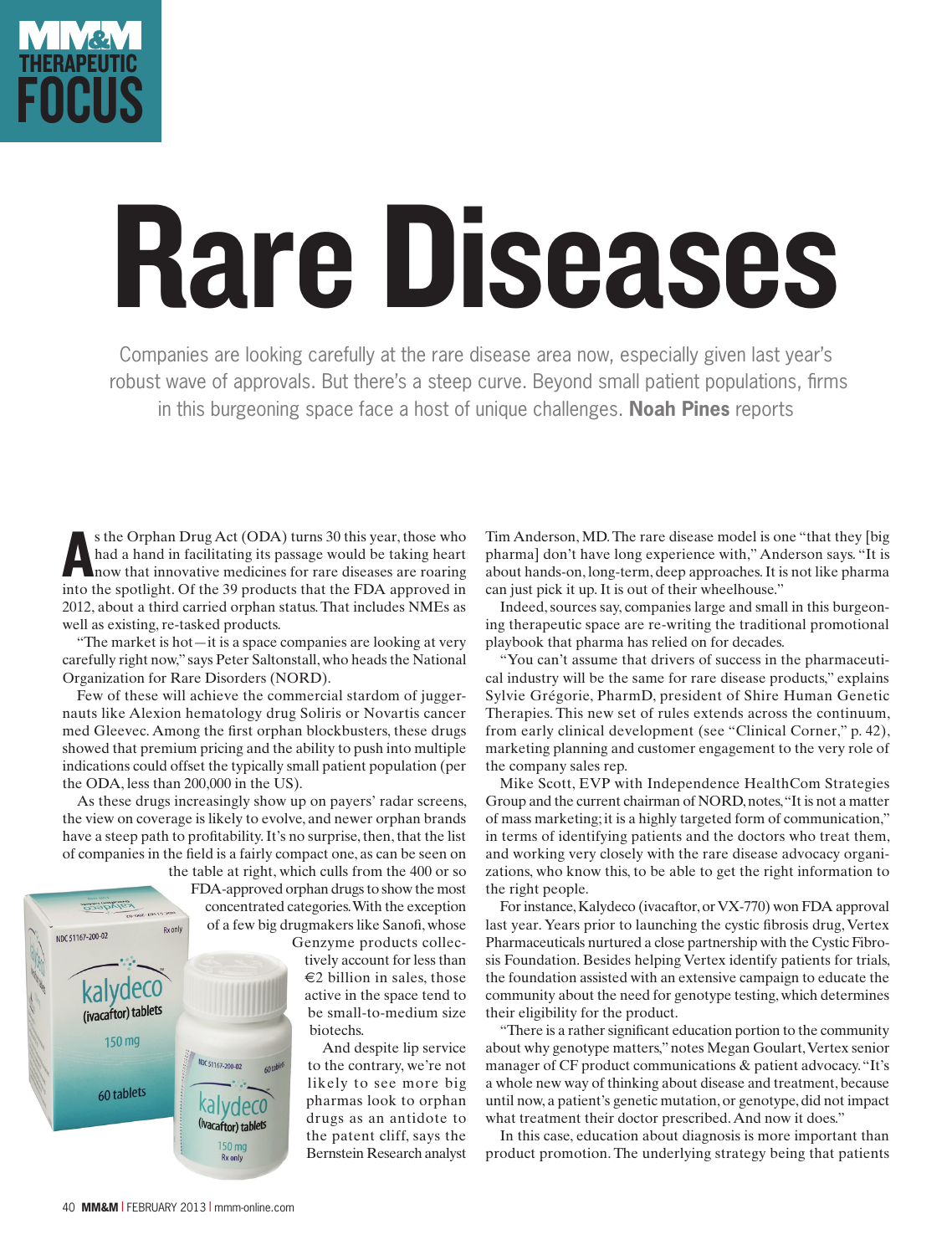## **TOP RARE DISEASE PRODUCT AREAS, 2012 DISEASE PRODUCT**

|                                        |                             | <b>Global sales</b> | % change vs.  | <b>US total media</b><br>spend dollars | % change vs.  | <b>US DTC media</b><br>spend dollars | <b>US journal</b><br>spend dollars |
|----------------------------------------|-----------------------------|---------------------|---------------|----------------------------------------|---------------|--------------------------------------|------------------------------------|
| <b>Product</b>                         | <b>Manufacturer</b>         | dollars (millions)* | prior 12 mos. | (thousands)**                          | prior 12 mos. | (thousands)                          | (thousands)                        |
| <b>HEMOPHILIA</b>                      |                             |                     |               |                                        |               |                                      |                                    |
| <b>AlphaNine</b>                       | <b>Grifols Biologicals</b>  | N/A                 | N/A           | \$0.0                                  | N/A           | \$0.0                                | \$0.0                              |
| <b>BeneFix</b>                         | Pfizer                      | \$693.0             | 7.8%          | \$92.3                                 | 1,141.1%      | \$0.0                                | \$92.3                             |
| Desmopressin acetate                   | Generic                     | N/A                 | N/A           | \$0.0                                  | N/A           | \$0.0                                | \$0.0                              |
| Humate-P                               | <b>CSL Behring</b>          | N/A                 | N/A           | \$0.0                                  | $-100.0%$     | \$0.0                                | \$0.0                              |
| Kogenate                               | Bayer HealthCare            | \$1,075.0           | 7.1%          | \$84.1                                 | N/A           | \$0.0                                | \$84.1                             |
| <b>Mononine</b>                        | <b>CSL Behring</b>          | N/A                 | N/A           | \$0.0\$                                | N/A           | \$0.0                                | \$0.0\$                            |
| <b>Novoseven</b>                       | Novo Nordisk                | N/A                 | N/A           | \$174.2                                | 80.9%         | \$0.0                                | \$174.2                            |
| <b>Refacto</b>                         | Pfizer                      | \$506.0             | 25.0%         | \$0.0                                  | N/A           | \$0.0                                | \$0.0                              |
| <b>CHRONIC MYELOGENOUS LEUKEMIA</b>    |                             |                     |               |                                        |               |                                      |                                    |
| <b>Bosulif</b>                         | Pfizer                      | N/A                 | N/A           | \$54.5                                 | N/A           | \$0.0                                | \$54.5                             |
| <b>Gleevec</b>                         | <b>Novartis</b>             | \$4,659.0           | 9.2%          | \$323.5                                | $-51.8%$      | \$0.0                                | \$323.5                            |
| <b>Roferon A</b>                       | Roche                       | N/A                 | N/A           | \$0.0                                  | N/A           | \$0.0                                | \$0.0                              |
| <b>Sprycel</b>                         | <b>Bristol-Myers Squibb</b> | \$803.0             | 39.4%         | \$625.3                                | $-43.7%$      | \$0.0                                | \$625.3                            |
| <b>Synribo</b>                         | <b>IVAX</b>                 | N/A                 | N/A           | \$0.0                                  | N/A           | \$0.0                                | \$0.0                              |
| <b>Tasigna</b>                         | <b>Novartis</b>             | \$716.0             | 79.5%         | \$1,298.3                              | $-25.1%$      | \$0.0                                | \$1,298.3                          |
| <b>CHRONIC LYMPHOCYTIC LEUKEMIA</b>    |                             |                     |               |                                        |               |                                      |                                    |
| <b>Arzerra</b>                         | GlaxoSmithKline             | N/A                 | N/A           | \$933.0                                | 6.2%          | \$0.0                                | \$933.0                            |
| Campath                                | Genzyme                     | N/A                 | N/A           | \$0.0                                  | N/A           | \$0.0                                | \$0.0                              |
| <b>Fludara</b>                         | Genzyme                     | N/A                 | N/A           | \$0.0                                  | N/A           | \$0.0                                | \$0.0                              |
| <b>Fludarabine phosphate</b>           | Generic                     | N/A                 | N/A           | \$0.0                                  | N/A           | \$0.0                                | \$0.0                              |
| <b>Rituxan</b>                         | Genentech/Roche             | \$6,005.0           | 8.0%          | \$0.0                                  | $-100.0%$     | \$0.0                                | \$0.0                              |
| <b>Treanda</b>                         | Cephalon/Teva               | N/A                 | N/A           | \$1,371.4                              | 3.0%          | \$0.0                                | \$1,371.4                          |
| <b>PULMONARY ARTERIAL HYPERTENSION</b> |                             |                     |               |                                        |               |                                      |                                    |
| <b>Adcirca</b>                         | Eli Lilly                   | N/A                 | N/A           | \$0.0                                  | $-100.0%$     | \$0.0                                | \$0.0                              |
| <b>Letairis</b>                        | Gilead                      | N/A                 | N/A           | \$97.4                                 | $-27.5%$      | \$0.0                                | \$97.4                             |
| <b>Remodulin</b>                       | United Therapeutics         | N/A                 | N/A           | \$0.0                                  | N/A           | \$0.0                                | \$0.0                              |
| <b>Tracleer</b>                        | Actelion                    | \$1,630.2           | $-7.0%$       | \$54.9                                 | $-89.7%$      | \$0.0                                | \$54.9                             |
| <b>Tyvaso</b>                          | United Therapeutics         | N/A                 | N/A           | \$164.1                                | 134.2%        | \$0.0                                | \$164.1                            |
| <b>Ventavis</b>                        | Actelion                    | \$114.0             | $-10.4%$      | \$70.7                                 | $-76.8%$      | \$0.0                                | \$70.7                             |
| <b>LENNOX-GASTAUT SYNDROME</b>         |                             |                     |               |                                        |               |                                      |                                    |
| <b>Banzel</b>                          | Eisai                       | N/A                 | N/A           | \$188.4                                | 157.4%        | \$0.0                                | \$188.4                            |
| <b>Felbatol</b>                        | Meda Pharma                 | N/A                 | N/A           | \$0.0\$                                | N/A           | \$0.0                                | \$0.0                              |
| <b>Lamictal</b>                        | GlaxoSmithKline             | N/A                 | N/A           | \$943.0                                | 30.2%         | \$0.0                                | \$943.0                            |
| Onfi                                   | Lundbeck                    | N/A                 | N/A           | \$496.5                                | N/A           | \$0.0                                | \$496.5                            |
| <b>Topamax</b>                         | Johnson & Johnson           | N/A                 | N/A           | \$0.0                                  | N/A           | \$0.0                                | \$0.0                              |
| <b>MULTIPLE SCLEROSIS</b>              |                             |                     |               |                                        |               |                                      |                                    |
| Ampyra                                 | <b>Accorda Therapeutics</b> | \$210.5             | N/A           | \$978.4                                | 40.2%         | \$0.0                                | \$978.4                            |
| <b>Avonex</b>                          | Biogen Idec                 | \$2,700.0           | 7.0%          | \$1,090.2                              | $-43.2%$      | \$0.0\$                              | \$1,090.2                          |
| <b>Betaseron</b>                       | Bayer HealthCare            | \$1,196.3           | $-7.4%$       | \$58.8                                 | $-68.8%$      | \$0.0                                | \$58.8                             |
| Copaxone                               | Teva                        | N/A                 | N/A           | \$514.3                                | 75.5%         | \$0.0                                | \$514.3                            |
| ANGIOEDEMA/HAE                         |                             |                     |               |                                        |               |                                      |                                    |
| <b>Berinert P</b>                      | <b>CSL Behring</b>          | N/A                 | N/A           | \$0.0                                  | N/A           | \$0.0                                | \$0.0                              |
| Cinryze                                | ViroPharma                  | N/A                 | N/A           | \$106.1                                | $-44.6%$      | \$0.0                                | \$106.1                            |
| Firazyr                                | Shire                       | \$33.0              | 197.3%        | \$0.0                                  | N/A           | \$0.0\$                              | \$0.0\$                            |
| <b>Kalbitor</b>                        | Dyax                        | N/A                 | N/A           | \$72.5                                 | $-38.2%$      | \$0.0                                | \$72.5                             |
| <b>CYSTIC FIBROSIS</b>                 |                             |                     |               |                                        |               |                                      |                                    |
| Cayston                                | Gilead                      | \$77.5              | 84.0%         | \$0.0                                  | N/A           | \$0.0                                | \$0.0                              |
| Kalydeco                               | Vertex                      | N/A                 | N/A           | \$144.8                                | N/A           | \$0.0                                | \$144.8                            |
| Pulmozyme                              | Genentech/Roche             | N/A                 | N/A           | \$0.0                                  | N/A           | \$0.0                                | \$0.0\$                            |
| <b>Tobi</b>                            | Novartis                    | \$296.0             | 6.1%          | \$0.0                                  | N/A           | \$0.0                                | \$0.0                              |
| <b>MUCOPOLYSACCARIDOSIS</b>            |                             |                     |               |                                        |               |                                      |                                    |
| Aldurazyme                             | BioMarin/Genzyme            | \$82.8              | 16.3%         | \$20.6                                 | 35.0%         | \$0.0                                | \$20.6                             |
| <b>Elaprase</b>                        | Shire                       | \$464.9             | 15.0%         | \$0.0                                  | N/A           | \$0.0                                | \$0.0                              |
| Naglazyme                              | <b>BioMarin</b>             | \$224.9             | 16.7%         | \$0.0                                  | N/A           | \$0.0\$                              | \$0.0                              |
|                                        |                             |                     |               |                                        |               |                                      |                                    |

\*Global 2011 sales, where available \*\*DTC/journal spend between Dec. 2011 and Nov. 2012 inclusive. Sources: FDA Orphan Drug Product designation database; sales, the companies; DTC media<br>spend, Nielsen; journals, Kantar Med